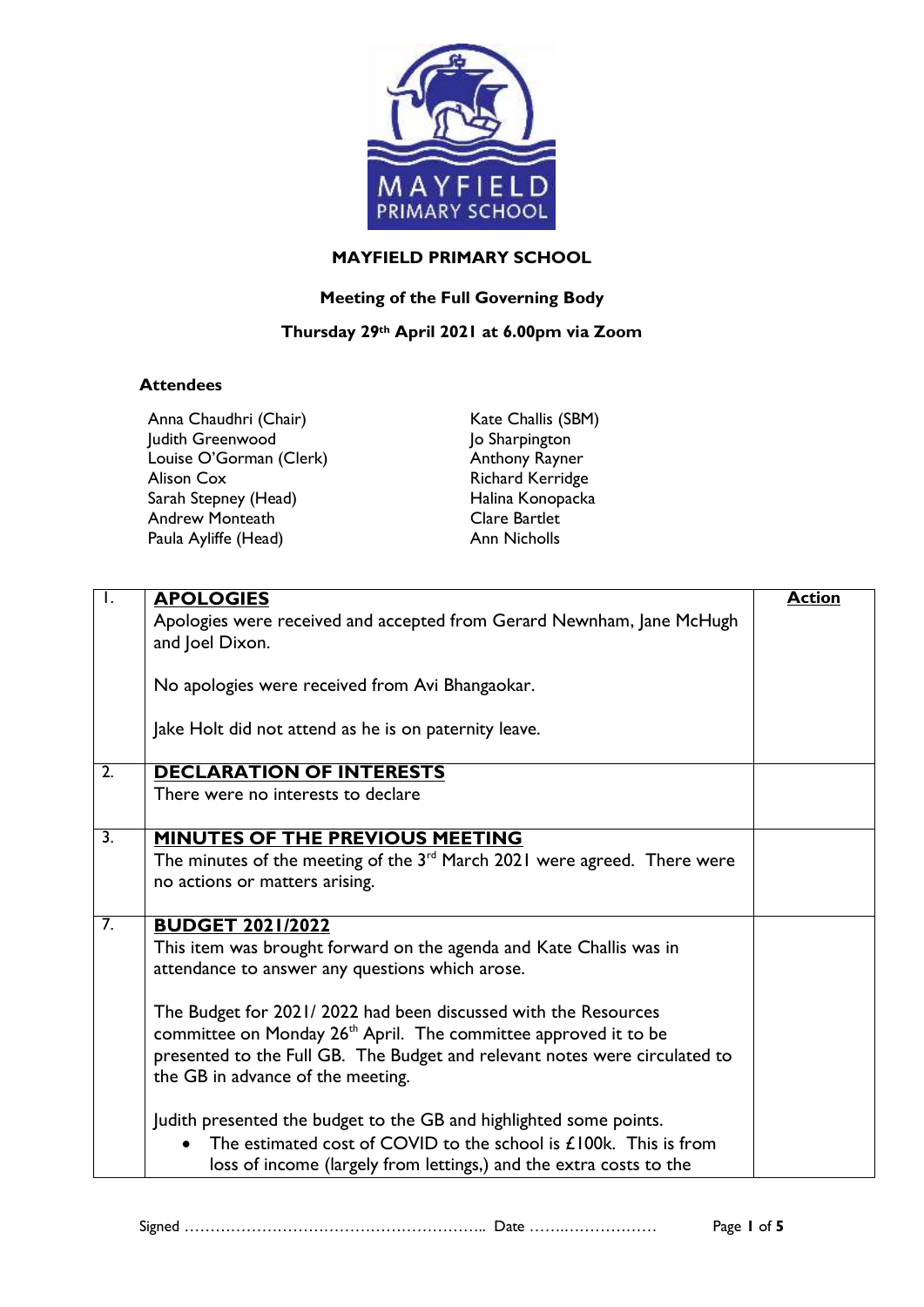school for items such as cleaning equipment and additional cover staffing costs. Because of this, what would usually be a healthy carryforward is exceptionally low at £50,213 with £18,081 being unallocated.

- The school cannot submit a negative budget to County; the school has had to make adjustments to staffing to ensure a balanced budget. A small deficit of up to about £10,000 may be allowable in some circumstances but there must be a plan in place to get rid of that deficit within one year. The school has decided not to go down this route, since projections going forward indicate a tight budget for some time to come.
- Lettings are expected back in school and will provide some income. The school is being conservative about the amount of income from lettings we expect, and any extra will allow spending where it is needed. Before COVID lettings income could be up to £50,000 per year; in this budget it is projected to be £37,000.
- (6.09 Halina joined the meeting)
	- Mayfield can be somewhat flexible and the Heads will go into class if required. Paula is spending a day in class and Sarah half a day next year. Governors expressed the point that this is a time cost to the school; taking the Heads back into class has an impact elsewhere.
	- SEN funding is a problem as the funding from the LA does not cover the full cost of a SEN child. The funding received per child has not changed in some 10 years, and does not cover the cost incurred by the school.
	- More pupils allocated to Mayfield would increase the budget. We are 17 pupils down on what we had last year which is mainly due to not having the pupils from overseas.
	- Reception numbers are slightly down on last year. The second round of allocations are currently being considered. Mayfield is doing well for pupil numbers in comparison to other schools in the area. The cost of living in the area is also a contributor to this; many families are choosing to live outside of the city where the cost of living is cheaper.
	- The budget is planned for the 14 classes which we have in school however the funding is only for 13, classes because of the actual number of pupils in school.
	- Volunteers cannot be welcomed back into school yet; they might be an additional source of support and there are parents and governors willing to volunteer in school. The Heads commented on how valued volunteers are to the school.

Q. The budget for staff training and development has been reduced. Will this have a knock-on effect or is there going to be more training done in-house? A. We are going to focus on in-house training as we have found it is in many ways more beneficial than paying for staff to go on training. Knowledge shared in-house is said to have a much greater impact on staff than sending them out of school on a course; it can be related to the school and how it would be relevant to Mayfield. Training is also being done online throughout the school. There is a huge range of resources available online.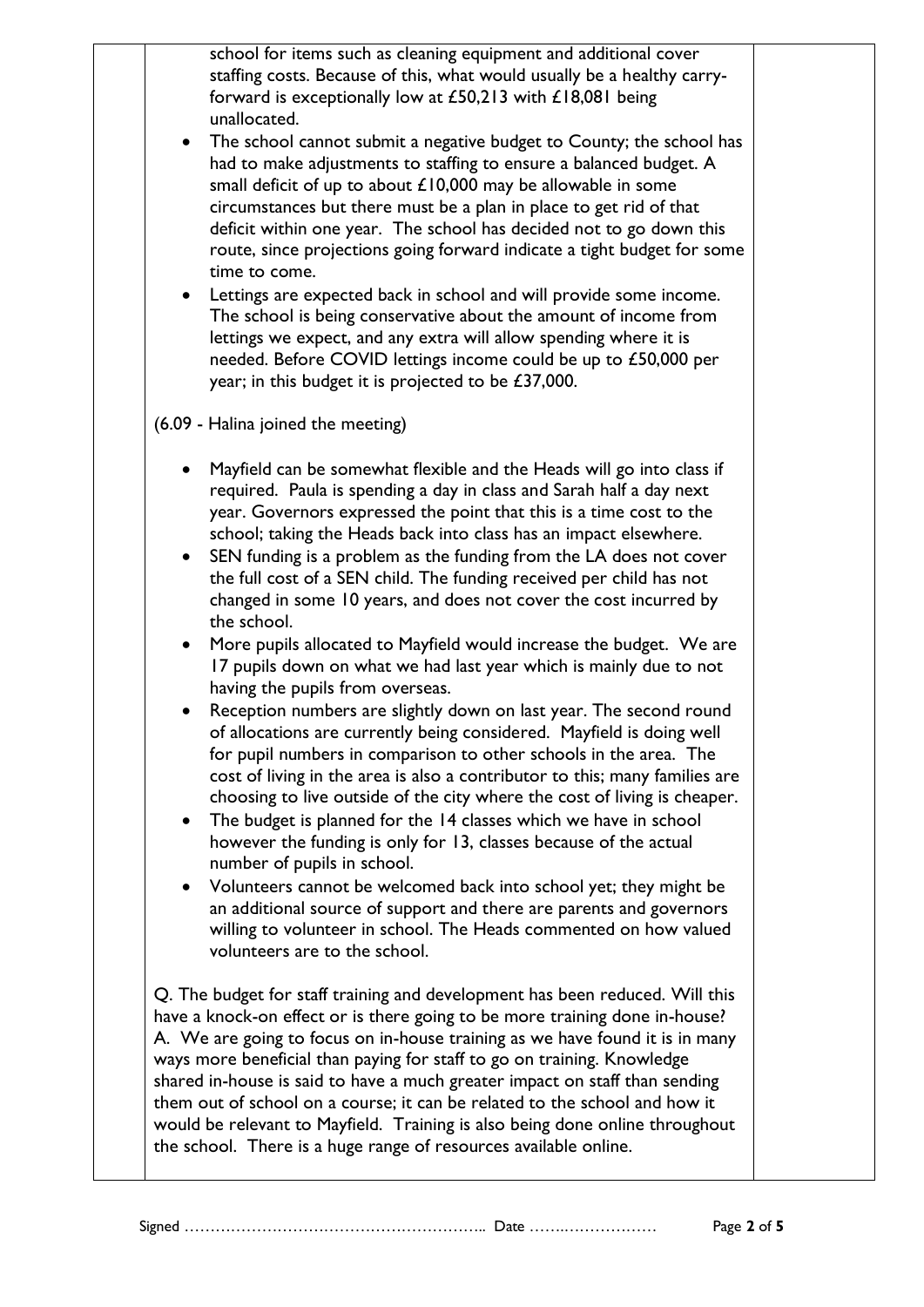|    | Q. Do we get funding for NQTs?                                                                                                                                                                                                                                                                                                                                                                                                                                                                                                    |                       |
|----|-----------------------------------------------------------------------------------------------------------------------------------------------------------------------------------------------------------------------------------------------------------------------------------------------------------------------------------------------------------------------------------------------------------------------------------------------------------------------------------------------------------------------------------|-----------------------|
|    | A. From September the Early Careers Framework comes into effect for any<br>new teachers starting. If you follow the framework with a local provider you<br>get funding for costs incurred for the NQT and the mentor. Fully qualified<br>status is received after the second year of teaching. We do not currently<br>have any NQTs at Mayfield, but this will be something we will be considering<br>in 12 months.                                                                                                               |                       |
|    | Q. What do you think the impact on the children's education will be from the<br>cuts to staffing?<br>A. The intervention teachers are being placed in a class – which year group is<br>currently undecided. There are no state schools that we can name who can<br>afford to employ additional teachers. The intervention teachers were a<br>luxury which our healthy carry-forward has allowed in recent years.                                                                                                                  |                       |
|    | The increasing tension between educational outcomes and funding is an<br>ongoing discussion. We need to agree to a balanced budget but equally we<br>must not lose sight of the educational progress we have made and the good<br>provision we wish to maintain.                                                                                                                                                                                                                                                                  |                       |
|    | Q. Many of the parents were wondering how you are calculating what has<br>been lost from the pandemic - not just in terms of money but with the<br>children and their learning.<br>A. It would be beneficial for us to put together a report of assessment data<br>and go through it at a later date, with recommendations. Some of these<br>features will feature in the SDP for next year. Assessments have been<br>completed and the teachers as well as the Heads have had consultations with<br>as many parents as possible. |                       |
|    | The Governors discussed at length concerns over school funds. Fundraising<br>was considered both within the school and in the local community, as well as<br>encouraging parents to get in touch with local councilors and MP's.                                                                                                                                                                                                                                                                                                  |                       |
|    | It is for the governors to decide what is being shared with the parents<br>regarding budgets and funding, and agreed that we do want to cause<br>unnecessary alarm.                                                                                                                                                                                                                                                                                                                                                               |                       |
|    | Anna proposed to write to Daniel Zeichner and address our concerns for<br>school funding. He will be invited to attend a meeting with the Governors.                                                                                                                                                                                                                                                                                                                                                                              | Anna                  |
|    | Andrew has previous experience raising money for causes. He came forward<br>with Anthony to put together a fundraising plan and request a meeting with<br>the Chair of the PTA.                                                                                                                                                                                                                                                                                                                                                   | Anthony and<br>Andrew |
|    | The GB unanimously agreed to pass the budget for 2021/22. The governors<br>wished to pass on their thanks to Kate and the team for working hard to<br>achieve the budget balances.                                                                                                                                                                                                                                                                                                                                                |                       |
| 4. | <b>GOVERNOR ISSUES</b>                                                                                                                                                                                                                                                                                                                                                                                                                                                                                                            |                       |
|    | Jane McHugh's term of office has come to an end, however she has expressed<br>that she would like to stay on with the Governing Body. For personal                                                                                                                                                                                                                                                                                                                                                                                |                       |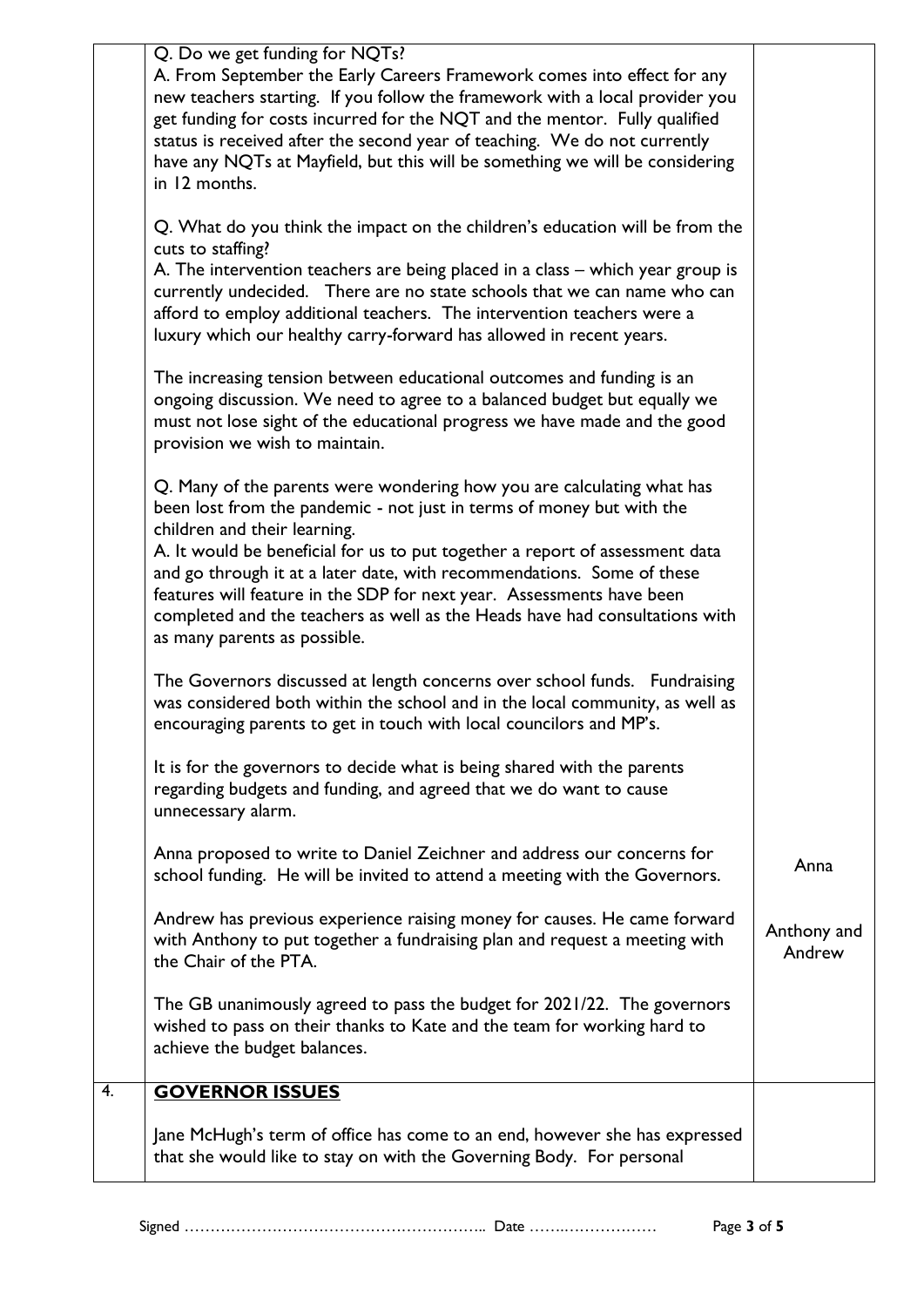|    | reasons she will not be attending meetings for some time. The Governors<br>voted unanimously for Jane's term to be renewed and asked for their<br>thoughts and kind wishes to be passed on to her.<br>Equality and Diversity Link Governor - Richard has come forward to fulfil this<br>role and has spoken with Kate about what it involves.<br>Gerard Newnham will be leaving the GB with immediate effect, due to<br>relocating to Suffolk. The governors thanked Gerard for his time with the<br>GB.                                                                                                                                                        |        |
|----|-----------------------------------------------------------------------------------------------------------------------------------------------------------------------------------------------------------------------------------------------------------------------------------------------------------------------------------------------------------------------------------------------------------------------------------------------------------------------------------------------------------------------------------------------------------------------------------------------------------------------------------------------------------------|--------|
|    | Louise will contact Cambridgeshire governance regarding another Co-Opted<br>governor and recruitment for new Parent Governors will be pursued in<br>September.                                                                                                                                                                                                                                                                                                                                                                                                                                                                                                  | Louise |
| 5. | <b>GOVERNOR TRAINING</b>                                                                                                                                                                                                                                                                                                                                                                                                                                                                                                                                                                                                                                        |        |
|    | Andrew is first on the waiting list for a Finance for Governors course.                                                                                                                                                                                                                                                                                                                                                                                                                                                                                                                                                                                         |        |
| 6. | <b>HEADTEACHER'S REPORT</b><br>Sarah shared the report which was previously circulated to governors, on<br>screen.                                                                                                                                                                                                                                                                                                                                                                                                                                                                                                                                              |        |
|    | The transition welcoming children back into school after lockdown<br>$\bullet$<br>was a smooth one, with everyone becoming more accomplished with<br>online learning platforms.<br>• Plans for an extension to the SEN room have been agreed and will go<br>ahead. Work will start at the end of the Summer term, and continue<br>throughout the Summer in time for the start of the new school year.<br>Pupil numbers are slowly increasing again compared to September, but<br>there is not the usual amount of families from abroad in Cambridge.<br>Attendance remains good at 96.5%.<br>Q. How do we internally exclude children without breaking bubbles? |        |
|    | A. They can be taken to the SEN base. The majority of the exclusions are<br>children in the SEN bubble. If not they may use the area outside the<br>classroom in the corridor.                                                                                                                                                                                                                                                                                                                                                                                                                                                                                  |        |
| 8. | <b>SAFEGUARDING</b><br>There are no safeguarding issues to report.                                                                                                                                                                                                                                                                                                                                                                                                                                                                                                                                                                                              |        |
| 9. | <b>ANY OTHER BUSINESS</b>                                                                                                                                                                                                                                                                                                                                                                                                                                                                                                                                                                                                                                       |        |
|    | Anna will write news from the Governing Body for the newsletter.                                                                                                                                                                                                                                                                                                                                                                                                                                                                                                                                                                                                |        |
|    | Anna is not able to attend the next Full GB meeting scheduled for Tuesday 8th<br>June The GB agreed to postpone it a week until Tuesday 15th June.                                                                                                                                                                                                                                                                                                                                                                                                                                                                                                              |        |
|    | Halina reported the following from the SEN team:                                                                                                                                                                                                                                                                                                                                                                                                                                                                                                                                                                                                                |        |